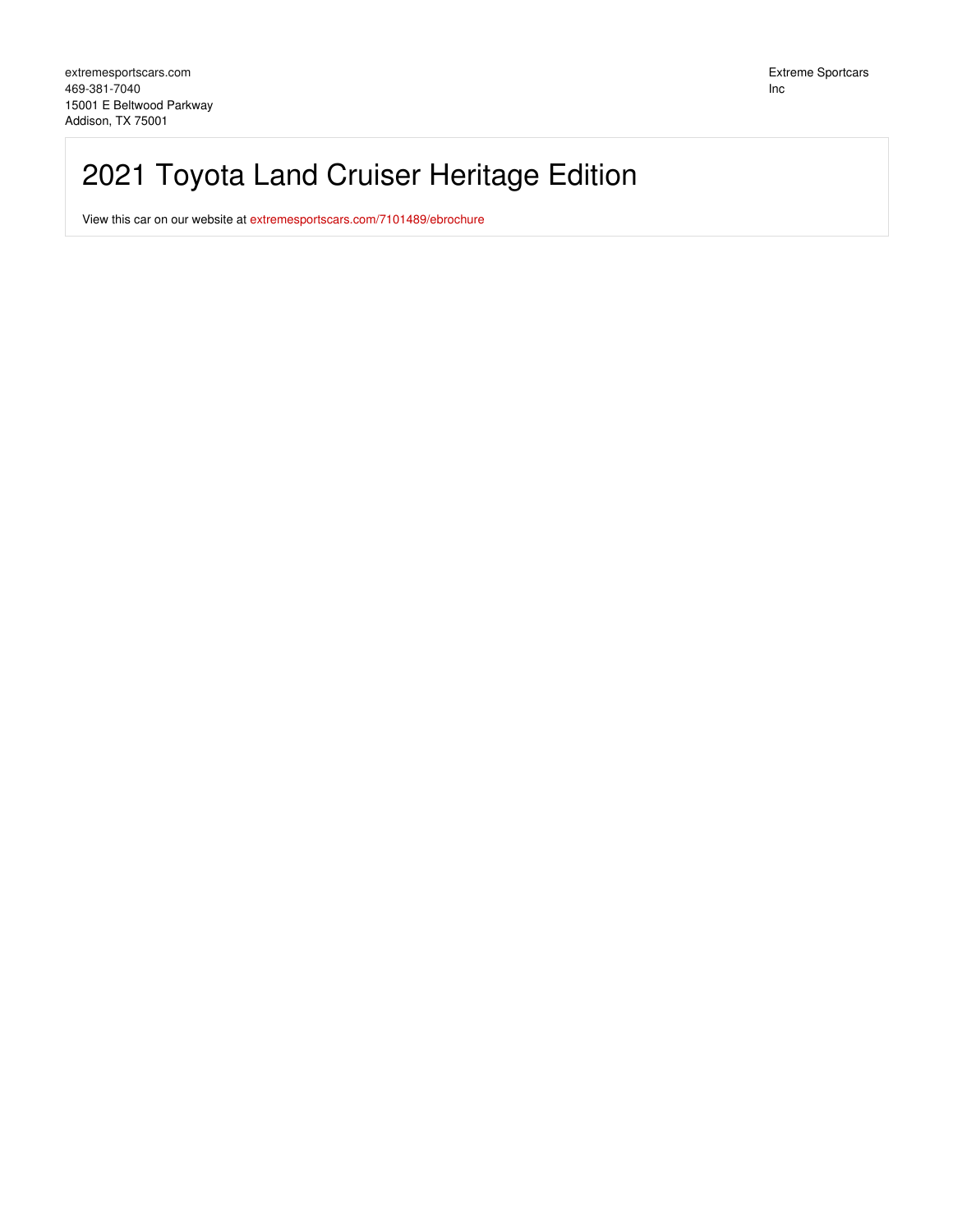

Our Price **\$116,990**

Retail Value **\$118,990**

### **Specifications:**

| Year:              | 2021                                  |
|--------------------|---------------------------------------|
| VIN:               | JTMCY7AJ3M4101876                     |
| Make:              | Toyota                                |
| <b>Model/Trim:</b> | Land Cruiser Heritage Edition         |
| <b>Condition:</b>  | Pre-Owned                             |
| Body:              | SUV                                   |
| Exterior:          |                                       |
| Engine:            | Engine: 5.7L V8 DOHC 32V w/Dual VVT-i |
| Interior:          | - Leather                             |
| Mileage:           | 24,332                                |
| Drivetrain:        | 4 Wheel Drive                         |
| Economy:           | City 13 / Highway 17                  |
|                    |                                       |

2021 Toyota Land Cruiser Heritage Edition EXTERIOR: MIDNIGHT BLACK METALLIC INTERIOR: BLACK LEATHER CLEAN CARFAX

Baja Designs Amber Fogs Rigid ditch lights Prinsu roof rack Goose Gear Drawer system Victory 4x4 Upper Self Victory 4x4 Rear Window Molle Panels Victory 4x4 console Molle Panels Dobinsons 3 way adjustable lift kit BFG KO2 35x12.5 tires Spydertrax Hub Centric 1.25in wheels spacers. BLUETOOTH WELL MAINTAINED AND MUCH MORE!!!!!!!!!!!!!!!!!!!!!!!!!!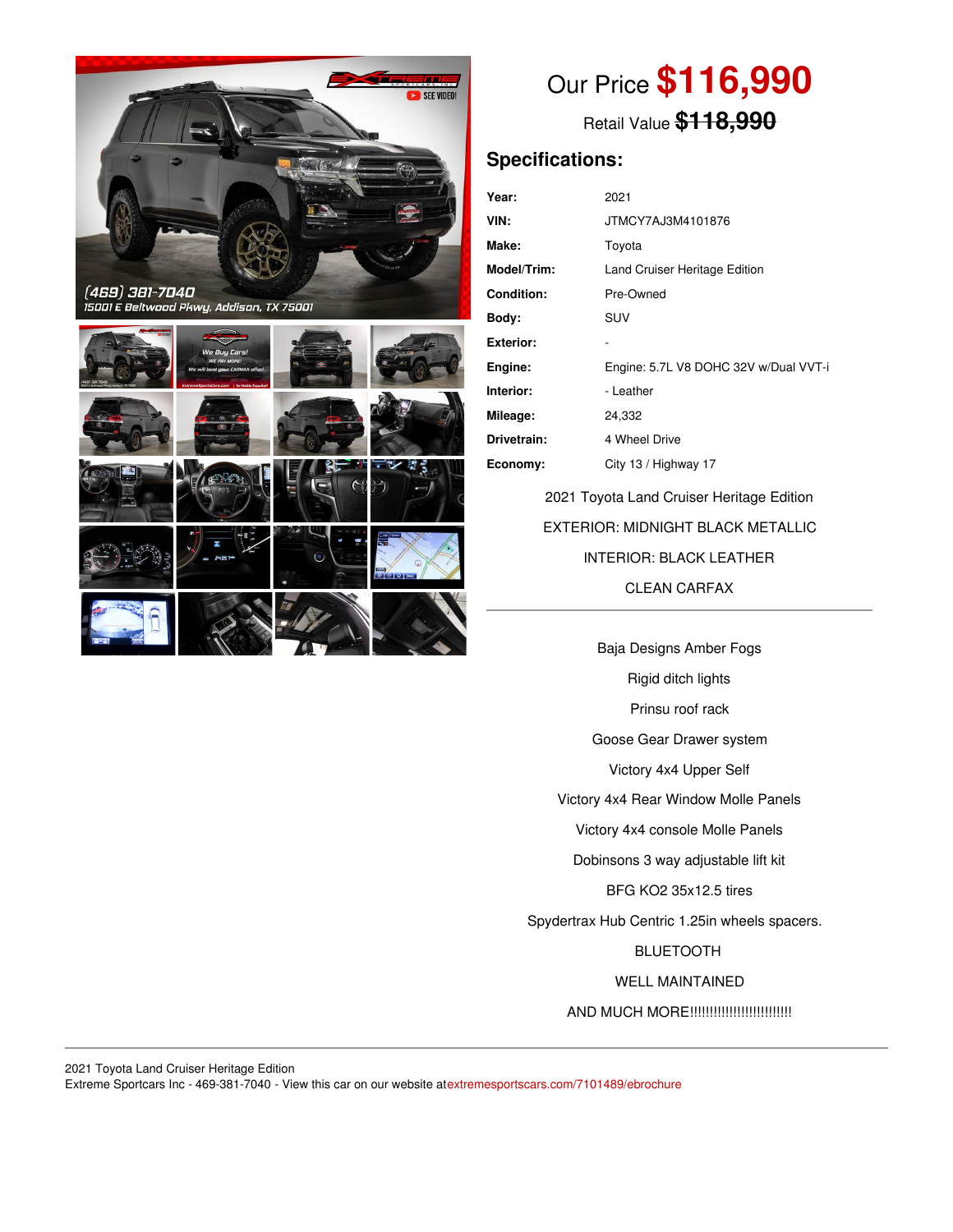



2021 Toyota Land Cruiser Heritage Edition

Extreme Sportcars Inc - 469-381-7040 - View this car on our website at[extremesportscars.com/7101489/ebrochure](https://extremesportscars.com/vehicle/7101489/2021-toyota-land-cruiser-heritage-edition-addison-tx-75001/7101489/ebrochure)

## **Installed Options**

#### **Interior**

- 2 12V DC Power Outlets- 2 12V DC Power Outlets and 1 120V AC Power Outlet
- 2 Seatback Storage Pockets- 3rd Row Seat Delete
- 40-20-40 Folding Split-Bench Front Facing Heated Manual Reclining Tumble Forward Rear Seat w/Manual Fore/Aft
- 8-Way Driver Seat- Air Filtration- All Weather Cargo Mat- Analog Appearance- Ashtray
- Black Accessory Cover- Bucket Front Seats w/Leatherette Back Material
- Cargo Area Concealed Storage- Cargo Space Lights
- Carpet Floor Trim and Carpet Trunk Lid/Rear Cargo Door Trim Compass
- Cool Box Delete- Cruise Control w/Steering Wheel Controls
- Day-Night Auto-Dimming Rearview Mirror- Delayed Accessory Power- Distance Pacing
- Driver / Passenger And Rear Door Bins
- Driver And Passenger Visor Vanity Mirrors w/Driver And Passenger Illumination, Driver And Passenger Auxiliary Mirror
- Driver Foot Rest- Dual Zone Front And Rear Automatic Air Conditioning
- Engine Immobilizer
- FOB Controls -inc: Cargo Access, Windows and Sunroof/Convertible Roof
- Fade-To-Off Interior Lighting- Front And Rear Map Lights
- Front Center Armrest w/Storage and Rear Center Armrest w/Storage
- Front Cigar Lighter(s)- Front Cupholder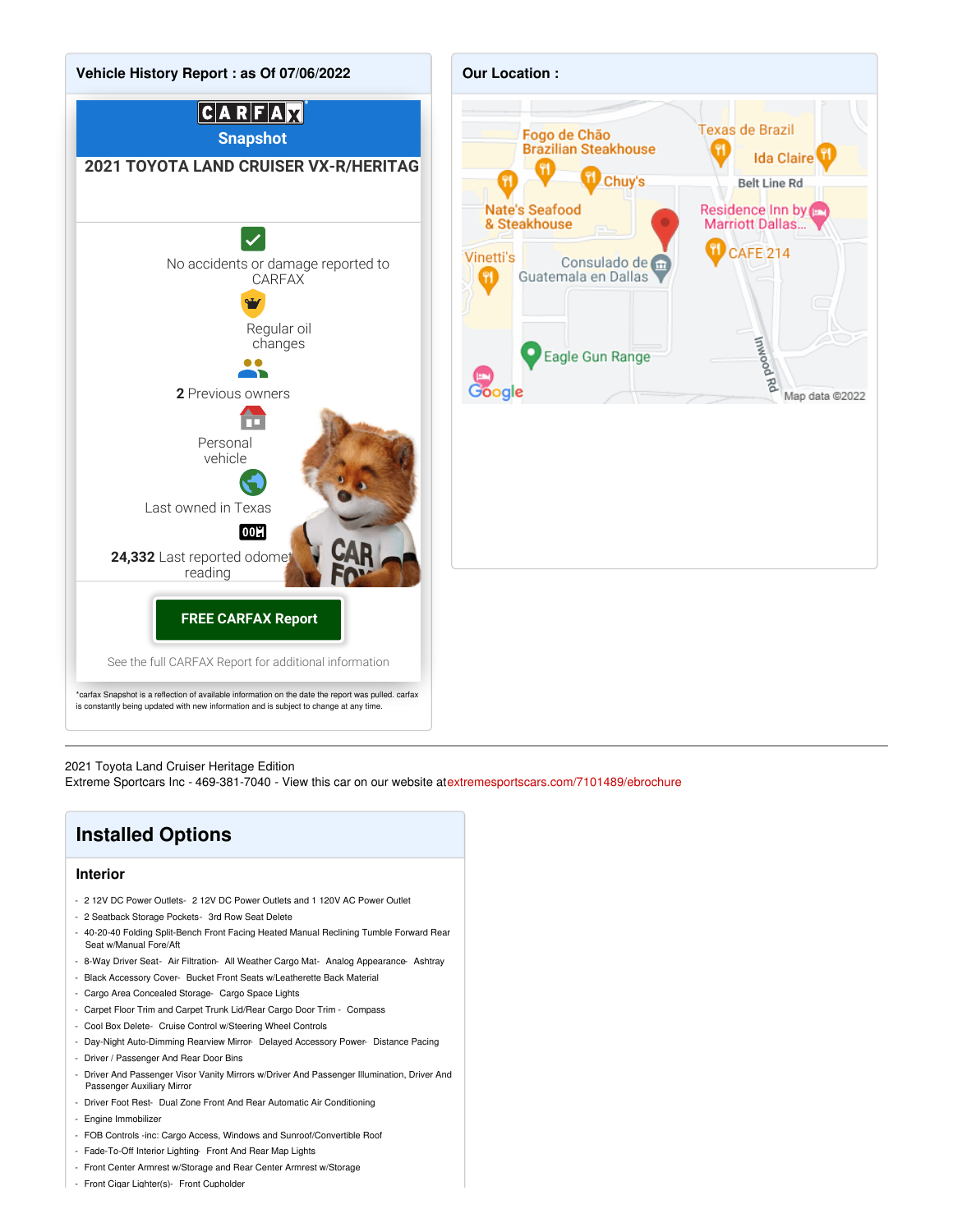- Front Cigar Lighter(s)- Front Cupholder - Full Carpet Floor Covering -inc: Carpet Front And Rear Floor Mats - Full Cloth Headliner
- Full Floor Console w/Covered Storage, Mini Overhead Console w/Storage, 2 12V DC Power Outlets and 1 120V AC Power Outlet
- Gauges -inc: Speedometer, Odometer, Voltmeter, Oil Pressure, Engine Coolant Temp, Tachometer, Trip Odometer and Trip Computer
- HVAC -inc: Underseat Ducts, Auxiliary Rear Heater, Headliner/Pillar Ducts and Console Ducts
- Heated Leather/Simulated Wood Steering Wheel w/Auto Tilt-Away
- HomeLink Garage Door Transmitter- Illuminated Locking Glove Box
- Interior Trim -inc: Aluminum/Simulated Wood Instrument Panel Insert, Aluminum/Simulated Wood Door Panel Insert, Piano Black/Aluminum Console Insert and Chrome/Aluminum Interior Accents
- Leather Seating- Leather/Metal-Look Gear Shifter Material- Leatherette Door Trim Insert
- Manual Anti-Whiplash w/Tilt Front Head Restraints and Manual Adjustable Rear Head
- Memory Settings -inc: Steering Wheel
- Multi-Stage Heated and Ventilated Front Seats -inc: 10-way power adjustable driver's seat w/three-position memory function and 8-way power adjustable front passenger seat w/driver and passenger power lumbar support
- Outside Temp Gauge- Passenger Seat- Perimeter Alarm
- Power 1st Row Windows w/Front And Rear 1-Touch Up/Down
- Power Door Locks w/Autolock Feature
- Power Rear Windows and Fixed 3rd Row Windows
- Power Tilt/Telescoping Steering Column- Proximity Key For Doors And Push Button Start
- Rear Cupholder- Rear HVAC w/Separate Controls
- Remote Keyless Entry w/Integrated Key Transmitter, 4 Door Curb/Courtesy, Illuminated Entry, Illuminated Ignition Switch and Panic Button
- Remote Releases -Inc: Mechanical Fuel- Safety Connect Tracker System
- Tonneau Cover- Trip Computer- Trunk/Hatch Auto-Latch

#### **Exterior**

**Restraints** 

- Aluminum Spare Wheel
- Auto On/Off Projector Beam Daytime Running Auto-Leveling Auto High-Beam Headlamps w/Washer and Delay-Off
- Black Power w/Tilt Down Side Mirrors w/Turn Signal Indicator
- Black Surround LED Headlamps- Body-Colored Door Handles
- Body-Colored Rear Step Bumper w/1 Tow Hook
- Chrome Side Windows Trim and Black Front Windshield Trim Clearcoat Paint
- Deep Tinted Glass
- Express Open/Close Sliding And Tilting Glass 1st Row Sunroof w/Sunshade
- Fixed Rear Window w/Fixed Interval Wiper and Defroster- Front Bumper w/2 Tow Hooks
- Front Fog Lamps- Front License Plate Bracket- Front Windshield -inc: Sun Visor Strip
- Full-Size Spare Tire Stored Underbody w/Crankdown- Fully Galvanized Steel Panels
- Headlights-Automatic Highbeams- LED Brakelights- Lip Spoiler- Painted Front Bumper
- Power Liftgate/Tailgate Rear Cargo Access
- Power Retractable Heated Exterior Mirrors -inc: auto-dimming and memory Roof Rack
- Side Protection Molding Delete- Side Step & Step Cover Delete
- Speed Sensitive Rain Detecting Variable Intermittent Wipers w/Heated Wiper Park
- Splash Guards- TRD Radiator Grille w/Camera
- Tailgate/Rear Door Lock Included w/Power Door Locks Tires: P285/65R18
- Wheels w/Locks- Wheels: 18" Bronze BBS Forged-Aluminum

#### **Safety**

- 2 12V DC Power Outlets- 2 12V DC Power Outlets and 1 120V AC Power Outlet
- 2 Seatback Storage Pockets- 3rd Row Seat Delete
- 40-20-40 Folding Split-Bench Front Facing Heated Manual Reclining Tumble Forward Rear Seat w/Manual Fore/Aft
- 8-Way Driver Seat- Air Filtration- All Weather Cargo Mat- Analog Appearance- Ashtray
- Black Accessory Cover- Bucket Front Seats w/Leatherette Back Material
- Cargo Area Concealed Storage- Cargo Space Lights
- Carpet Floor Trim and Carpet Trunk Lid/Rear Cargo Door Trim Compass
- Cool Box Delete- Cruise Control w/Steering Wheel Controls
- Day-Night Auto-Dimming Rearview Mirror- Delayed Accessory Power- Distance Pacing
- Driver / Passenger And Rear Door Bins
- Driver And Passenger Visor Vanity Mirrors w/Driver And Passenger Illumination, Driver And Passenger Auxiliary Mirror

- Full Carpet Floor Covering -inc: Carpet Front And Rear Floor Mats - Full Cloth Headliner

- Driver Foot Rest- Dual Zone Front And Rear Automatic Air Conditioning
- Engine Immobilizer
- FOB Controls -inc: Cargo Access, Windows and Sunroof/Convertible Roof
- Fade-To-Off Interior Lighting- Front And Rear Map Lights
- Front Center Armrest w/Storage and Rear Center Armrest w/Storage

- Front Cigar Lighter(s)- Front Cupholder